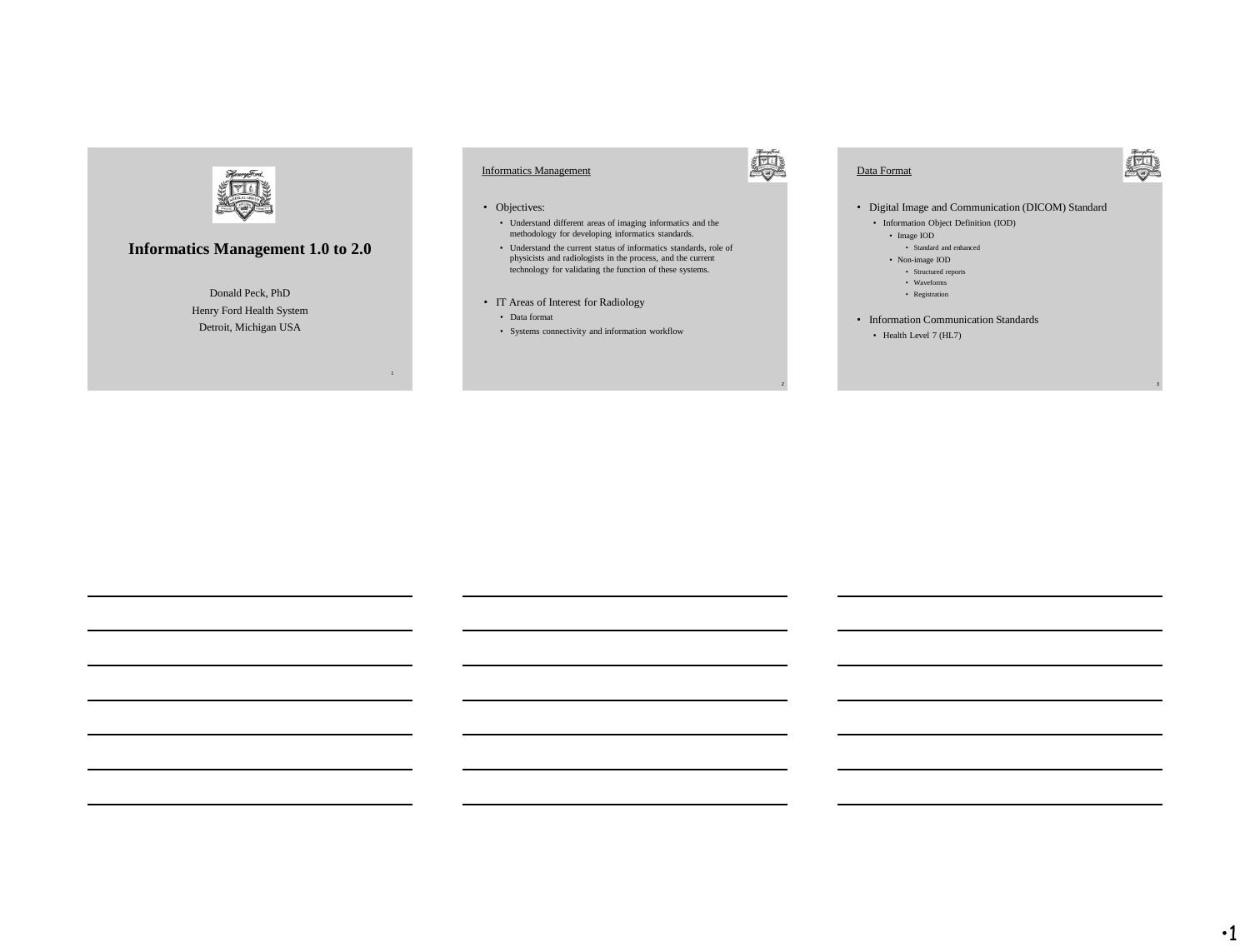

- Utilizes an open standards development process that encourages the involvement and consensus of both manufacturers and *users*
- Specification of a conformance mechanism so that a user can determine whether or not devices are likely to interoperate



#### • DICOM Standards Committee (DSC)

- DICOM's executive body whose members are imaging equipment manufacturers, physician organizations, and other interested groups
- 25 manufacturer members
- 19 user members
- 12 general interest members
- DICOM's activities are coordinated through MITA, a division of the National Electrical Manufacturers Association (NEMA)

|  | Secretariat       | MITA (Medical Imaging & Technology Alliance, a Div. of NEMA |
|--|-------------------|-------------------------------------------------------------|
|  | General Secretary | Stephen Vastagh, MITA                                       |
|  |                   | svastagh@medicalimaging.org                                 |
|  | Co-Chair          | John A. Carrino, MD, MPH, American College of Radiology     |
|  |                   | Johns Hopkins School of Medicine                            |
|  |                   | Jeanin2@ihmi.edu                                            |
|  | Co-Chair          | Harry Solomon, GE Healthcare                                |
|  |                   | harry.solomon@med.ge.com                                    |
|  |                   |                                                             |

5

# DICOM Standards Committee (DSC)



6

#### • Development of DICOM Standard is done through committees termed "Working Groups" (WG)

| WG-01: Cardiac and Vascular Information       | WG-16: Magnetic Resonance                             |
|-----------------------------------------------|-------------------------------------------------------|
|                                               |                                                       |
| WG-02: Projection Radiography and Angiography | WG-17: 3D                                             |
| <b>WG-03</b> : Nuclear Medicine               | WG-18: Clinical Trials and Education                  |
| <b>WG-04: Compression</b>                     | WG-19: Dermatologic Standards                         |
| <b>WG-05: Exchange Media</b>                  | WG-20: Integration of Imaging and Information Systems |
| WG-06: Base Standard                          | WG-21: Computed Tomography                            |
| WG-07: Radiotherapy                           | WG-22: Dentistry                                      |
| <b>WG-08: Structured Reporting</b>            | <b>WG-23: Application Hosting</b>                     |
| WG-09: Ophthalmology                          | WG-24: Surgery                                        |
| <b>WG-10: Strategic Advisory</b>              | WG-25: Veterinary Medicine                            |
| <b>WG-11: Display Function Standard</b>       | WG-26: Pathology                                      |
| WG-12: Ultrasound                             | WG-27: Web Technology for DICOM                       |
| WG-13: Visible Light                          | <b>WG-28: Physics</b>                                 |
| WG-14: Security                               | WG-29: Education, Communication and Outreach          |
| WG-15: Digital Mammography and CAD            | WG-30: Small Animal Imaging                           |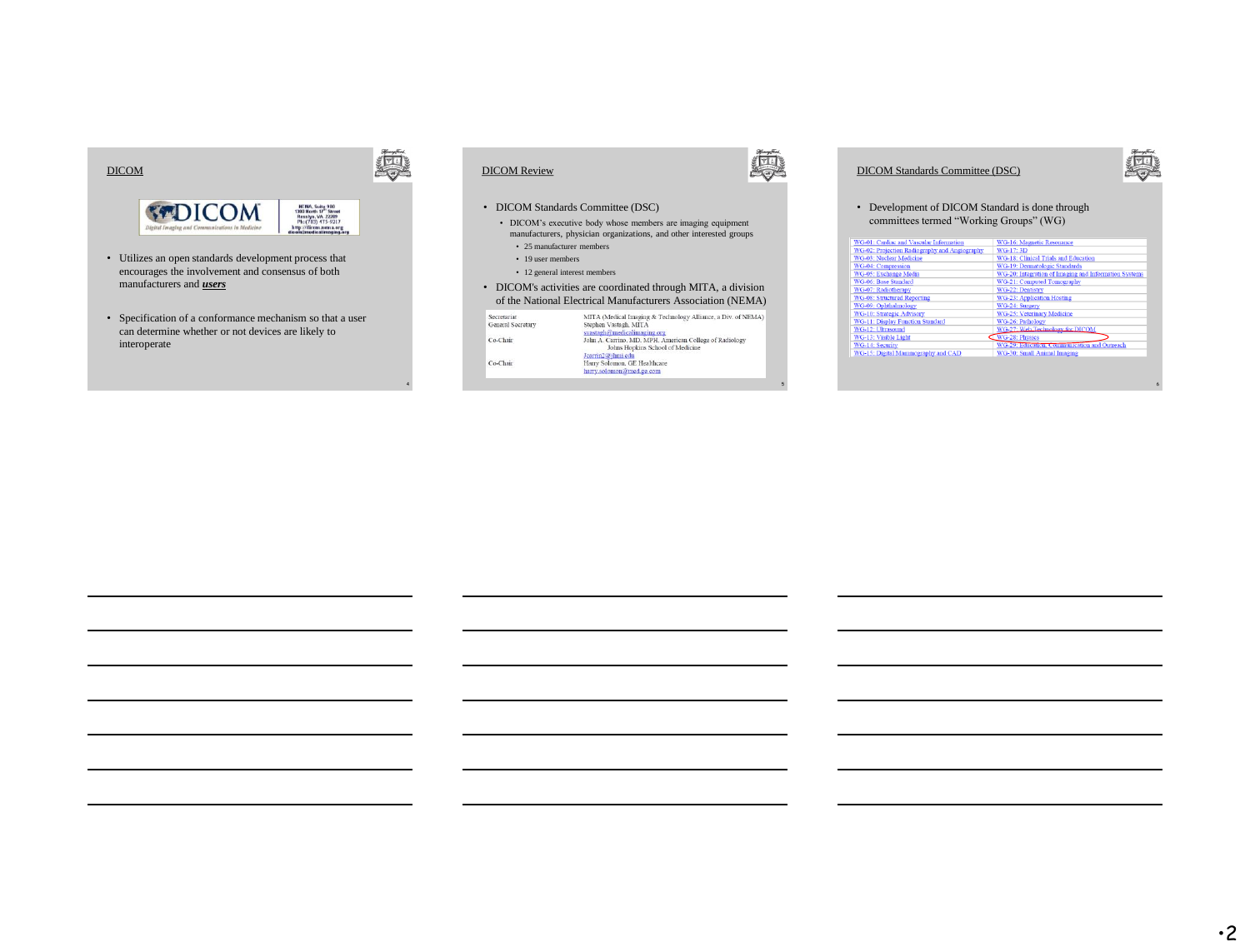



| DICOM - IOD attributes                                                                                                                                                                                                                                                                                          |  |  |  |  |  |
|-----------------------------------------------------------------------------------------------------------------------------------------------------------------------------------------------------------------------------------------------------------------------------------------------------------------|--|--|--|--|--|
| Attributes describe the properties of an IOD                                                                                                                                                                                                                                                                    |  |  |  |  |  |
| Data Element Type defines whether an attribute is required<br>• Type $1 =$ mandatory attribute that must <i>always</i> be included<br>• Type $2 =$ mandatory attribute that must be included <i>if known</i><br>• Type $3 =$ optional attribute<br>In some instances attribute may be conditional based on<br>٠ |  |  |  |  |  |
| specified criteria                                                                                                                                                                                                                                                                                              |  |  |  |  |  |
| • Type is followed by a "C", i.e. Type 1C, 2C or 3C                                                                                                                                                                                                                                                             |  |  |  |  |  |
| Table 5.4.1<br><b>Example Module Table</b>                                                                                                                                                                                                                                                                      |  |  |  |  |  |
| <b>Attribute Name</b><br><b>Attribute Description</b><br>Type<br>Tag                                                                                                                                                                                                                                            |  |  |  |  |  |
| Attribute A<br>1<br>This is an example.<br>(aaaa,aaaa)                                                                                                                                                                                                                                                          |  |  |  |  |  |
| Attribute B Sequence<br>(bbbb.bbbb)<br>1<br>This is an example of a Sequence Attribute<br>>Include Example Macro Table 5.4<br>In this Module, Attribute D (dddd,dddd) is Type 1                                                                                                                                 |  |  |  |  |  |
|                                                                                                                                                                                                                                                                                                                 |  |  |  |  |  |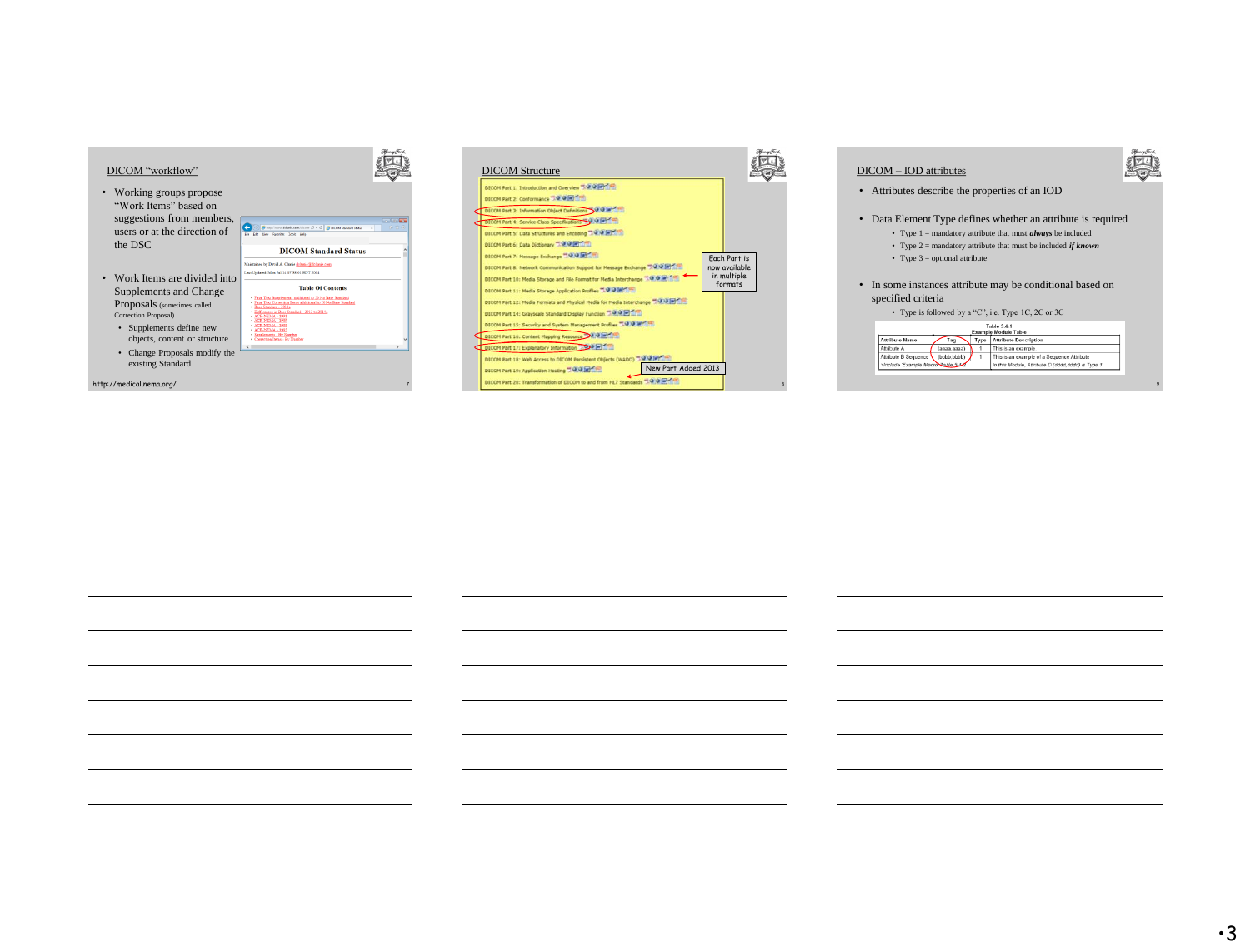|                                                                      |                       |                                                   | Table & 26-1<br>DIGITAL X-RAY IMAGE ICO MODULES |                                 |
|----------------------------------------------------------------------|-----------------------|---------------------------------------------------|-------------------------------------------------|---------------------------------|
|                                                                      | ×                     | Module                                            | Reference                                       | Usage                           |
| Sets of attributes can be                                            | Patient<br>Study      | <b>Patient</b>                                    | 0.7.1.1                                         | $\lambda$                       |
|                                                                      |                       | Specimen Identification<br>Clinical Trial Subject | 0.7.1.2<br>0.713                                | $\overline{11}$<br>$\mathbf{1}$ |
| referenced by Modules                                                |                       | General Study                                     | 0.7.2.1                                         | M                               |
|                                                                      |                       | Patient Study                                     | 0722                                            | $\mathbf{H}$                    |
| instead of listing the same                                          |                       | Clinical Trial Study                              | 0.723                                           | $\mathbf{1}$                    |
|                                                                      | Series                | <b>Claneout Series</b>                            | 0.73.1                                          | M                               |
| attributes in each IOD                                               |                       | Christian Trial Region                            | 0732                                            | $\mathbf{1}$                    |
|                                                                      |                       | DX Renies                                         | 08111                                           | $\overline{M}$                  |
| • Reference to Annex C that<br>contains Modules<br><b>Usage Code</b> | Erama of<br>Reference | Frame of Reference                                | 0.7.4.1                                         | $\mathbf{1}$                    |
|                                                                      | Fouranted             | General Equipment                                 | 0.75.1                                          | M                               |
|                                                                      | Irruga                | General Image                                     | 0.78.1                                          | $\overline{u}$                  |
|                                                                      |                       | <b>Image Pixel</b>                                | 0.783                                           | $\mathbf{M}$                    |
|                                                                      |                       | Contrast Robis                                    | C.764                                           | $\mathbf{u}$                    |
|                                                                      |                       | Display Shutter<br>Device                         | 0.76.11<br>C.7.6.12                             | $\mathbf{1}$<br>$\mathbf{u}$    |
| • $M =$ module support is<br>mandatory                               |                       | Intervention                                      | 0.76.13                                         | $\mathbf{H}$                    |
|                                                                      |                       | DX Anatomy Imaged                                 | 0.8.11.2                                        | $\overline{a}$                  |
|                                                                      |                       | DX Image                                          | 08113                                           | $\mathbf{v}$                    |
|                                                                      |                       | DX Datector                                       | 0.8.11.4                                        | M                               |
| • $C =$ module support is                                            |                       | X-Ray Collmator                                   | 0.8.7.3                                         | $\mathbf{H}$                    |
|                                                                      |                       | <b>DX Postioning</b>                              | C.R.11.5                                        | u                               |
| conditional                                                          |                       | X-Ray Torno Acquisition                           | 0.877                                           | $\mathbf{L}$                    |



Seeins Read. DX: 1.3.51.0.7.11324953542.25680.49560.34251.50974.52683 : Clavicle AP 10 Degree Cephalic<br>
Accordom Bi - See 10-86.2013111<br>
Concordom Bi - See 10-86.2013111<br>
Concordom Bi - See 10-86.2013111<br>
Concordom Bi - S



11

# DICOM - SOP Class vs. Modality



12

#### • Standard SOP Classes (PS 3.4)

• Modality attribute listed in the Modality Data Element (0008,0060) may not match the name of the IOD in which it appears

| <b>SOP Class Name</b>                  | <b>SOP Class UID</b>           | <b>Modality Data Element</b><br>(0008.0060) |
|----------------------------------------|--------------------------------|---------------------------------------------|
| Computed Radiography                   | 1.2.840.10008.5.1.4.1.1.1      | <b>CR</b>                                   |
| Digital X-Ray - For Presentation       | 1.2.840.10008.5.1.4.1.1.1.1    | DX                                          |
| Digital X-Ray - For Processing         | 1.2.840.10008.5.1.4.1.1.1.1.1  | DX                                          |
| Digital Mammography - For Presentation | 1.2.840.10008.5.1.4.1.1.1.2    | MG                                          |
| Digital Mammography - For Processing   | 1.2.840.10008.5.1.4.1.1.1.2.1  | MG                                          |
| <b>Breast Tomosynthesis</b>            | 1.2.840.10008.5.1.4.1.1.13.1.3 | MG                                          |
| CT.                                    | 1.2.840.10008.5.1.4.1.1.2      | CT                                          |
| Enhanced CT                            | 1.2.840.10008.5.1.4.1.1.2.1    | CT.                                         |
| <b>MR</b>                              | 1.2.840.10008.5.1.4.1.1.4      | <b>MR</b>                                   |
| <b>Enhanced MR</b>                     | 1.2.840.10008.5.1.4.1.1.4.1    | <b>MR</b>                                   |
| <b>MR Spectroscopy</b>                 | 1.2.840.10008.5.1.4.1.1.4.2    | <b>MR</b>                                   |
| Enhanced MR Color                      | 1.2.840.10008.5.1.4.1.1.4.3    | <b>MR</b>                                   |
|                                        |                                |                                             |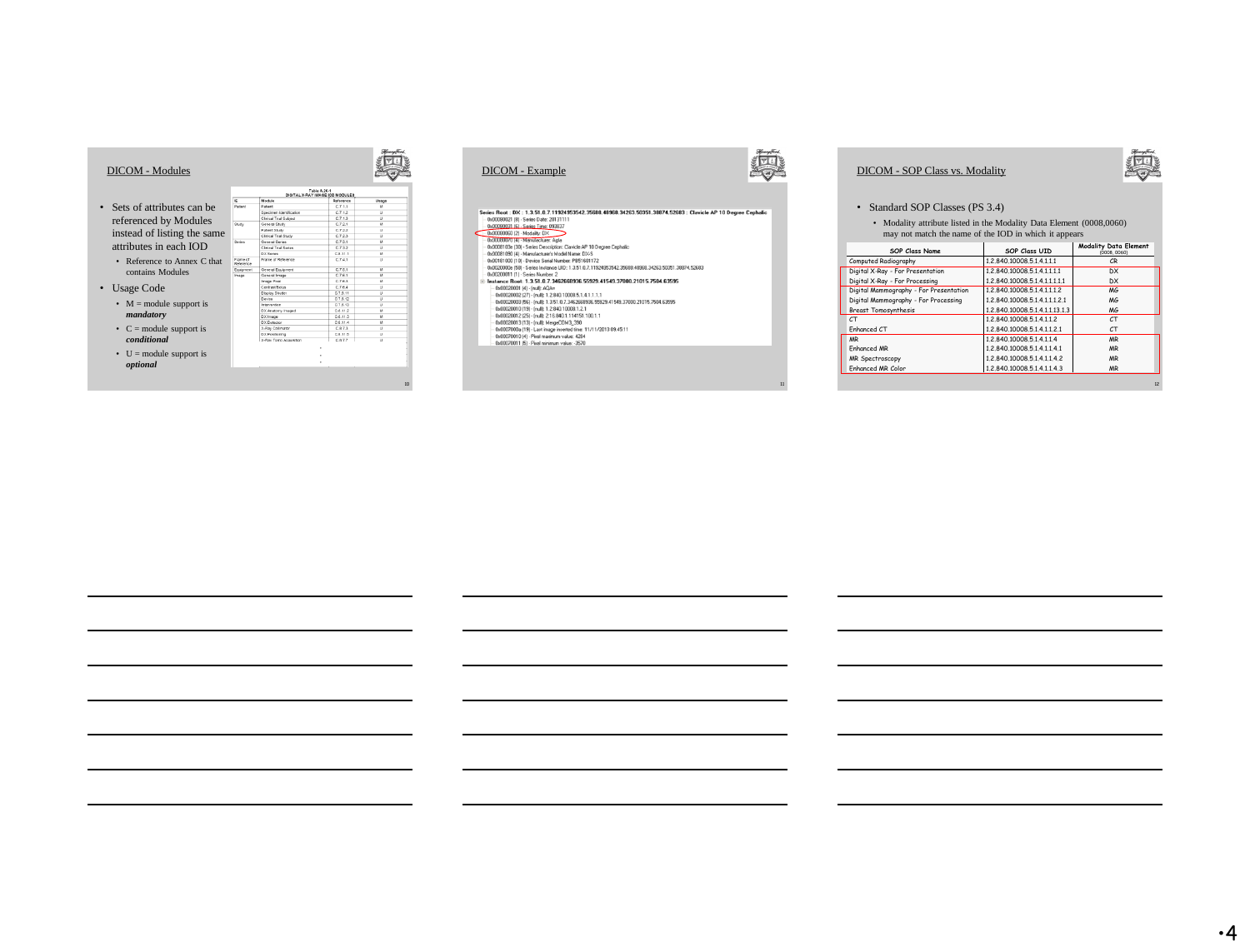



- Both enhanced and non-enhanced IOD supported
	- Which is used for image storage needs to be set by vendor during installation/acceptance

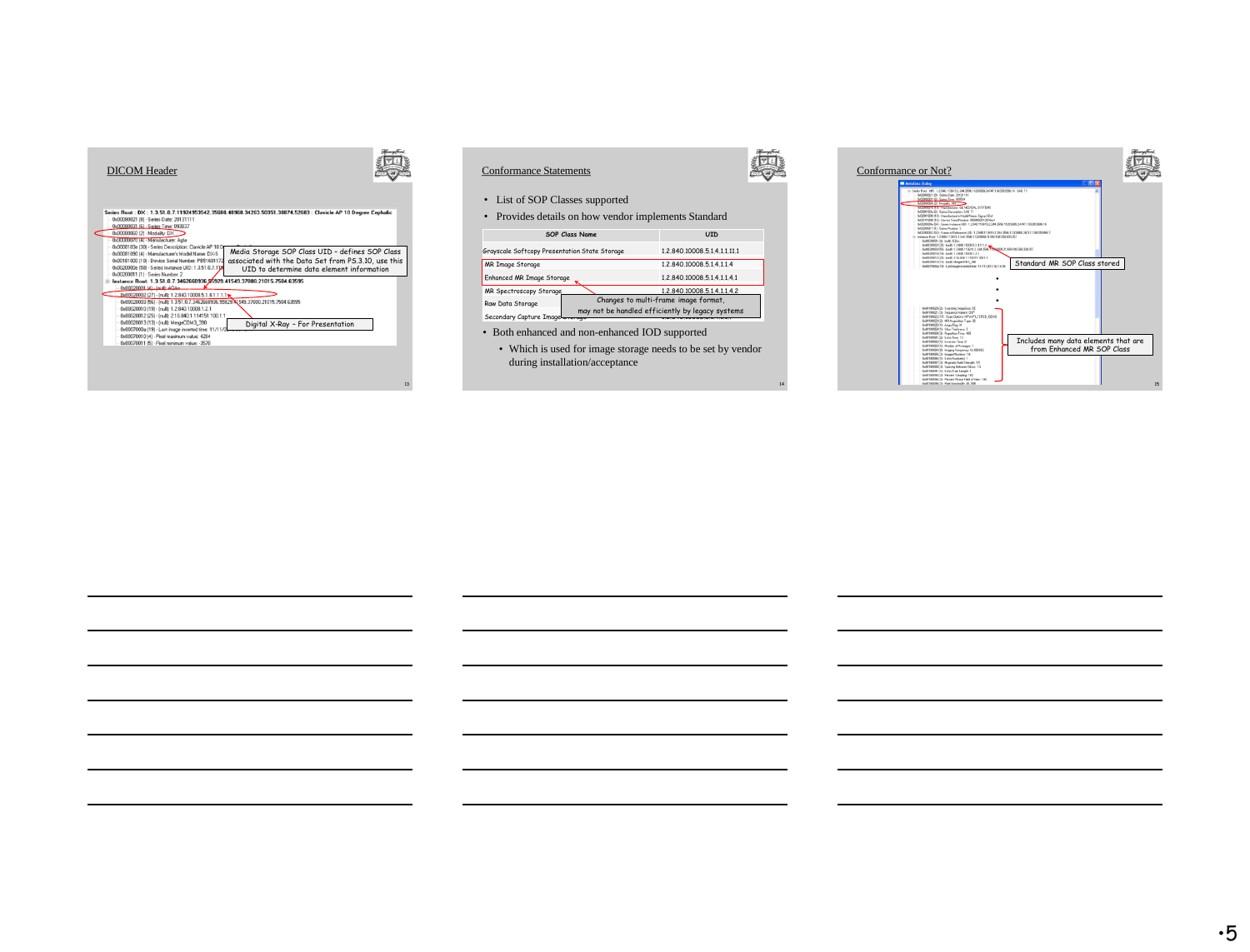

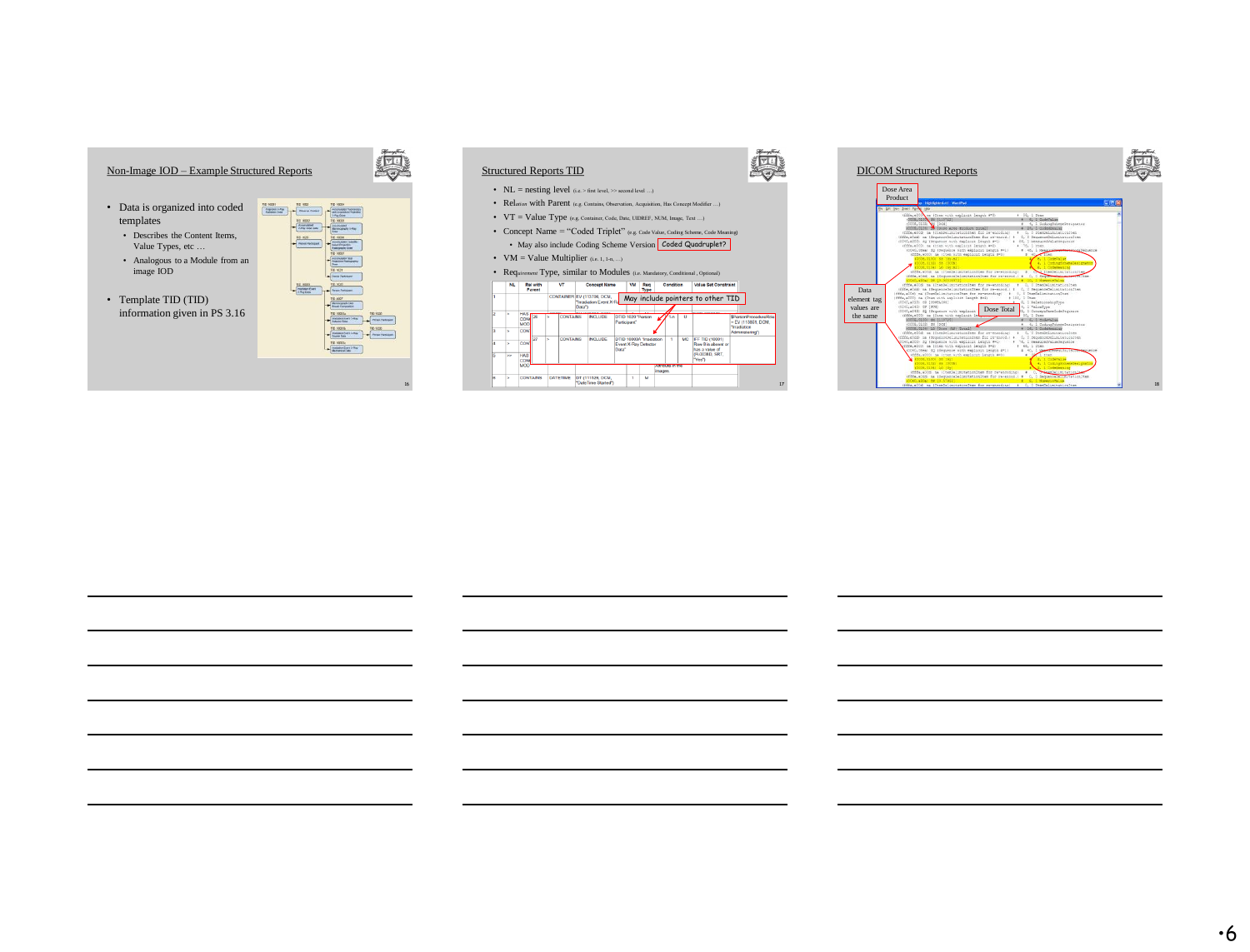



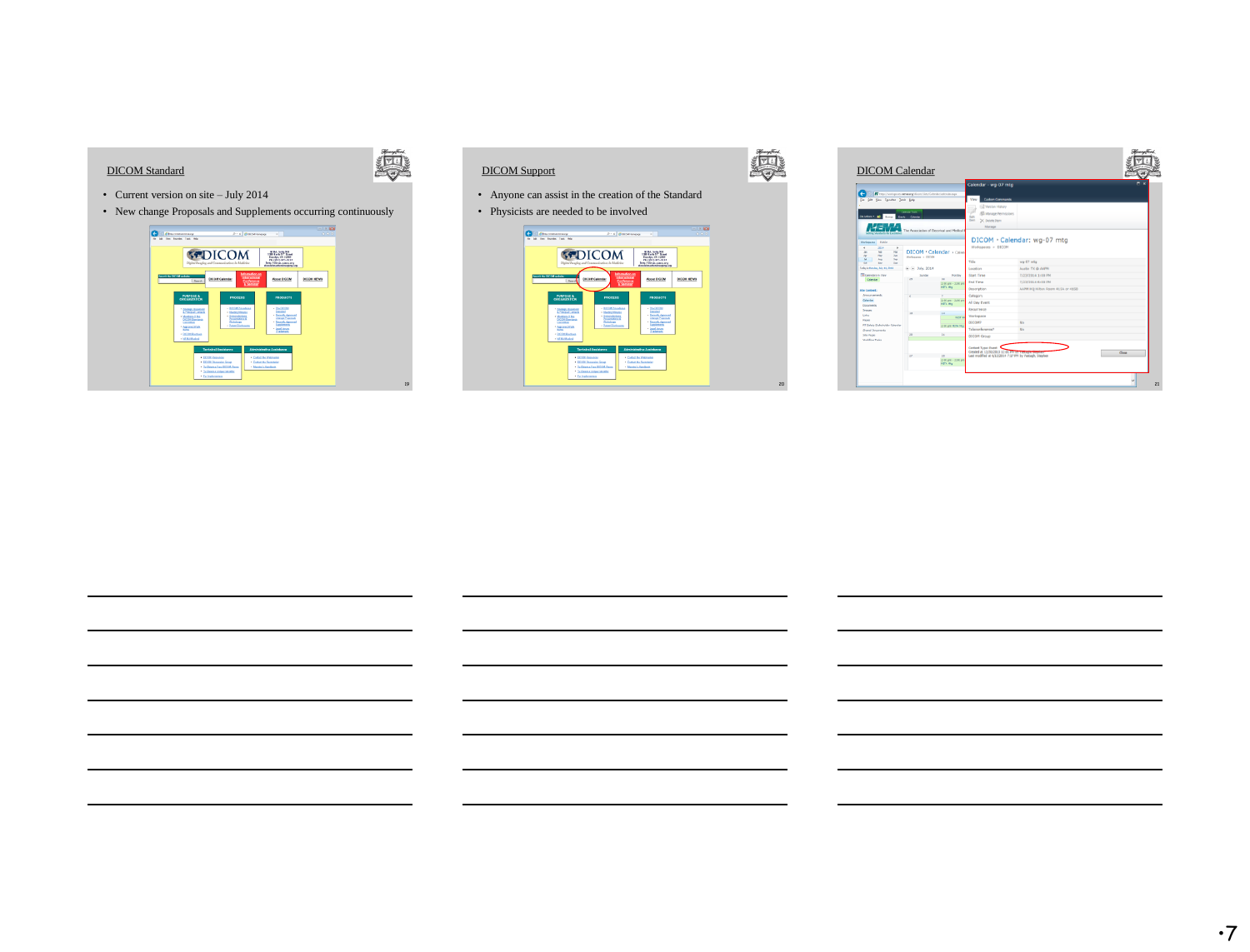

# Systems Connectivity and Information Workflow

- Hospital Information Systems (HIS)
	- Now more commonly called Electronic Medical Record (EMR)
- Radiology Information System (RIS)
- PACS
- Modalities
- Post-processing systems
	- 3D processing labs
- Computer-Aided Detection/Diagnosis (CAD)
- Other Information databases
	- Data analytics
	- Natural language report searches
	- Dose reporting



23

# Systems Connectivity



- Integrating the Health Enterprise (IHE)
	- Purpose: "both a process and a forum for encouraging integration efforts"
	- IHE does not make standards, but instead utilizes existing standards to develop profiles to help improve integration
- Standards Developing Organizations (SDO)
	- American National Standards Institute (ANSI)
	- Health Level 7 (HL7)
	- National Electrical Manufacturers Association (NEMA) • Medical Imaging and Technology Alliance (MITA)/DICOM
	- International Electrotechnical Commission (IEC)
	- International Organization for Standardization (ISO)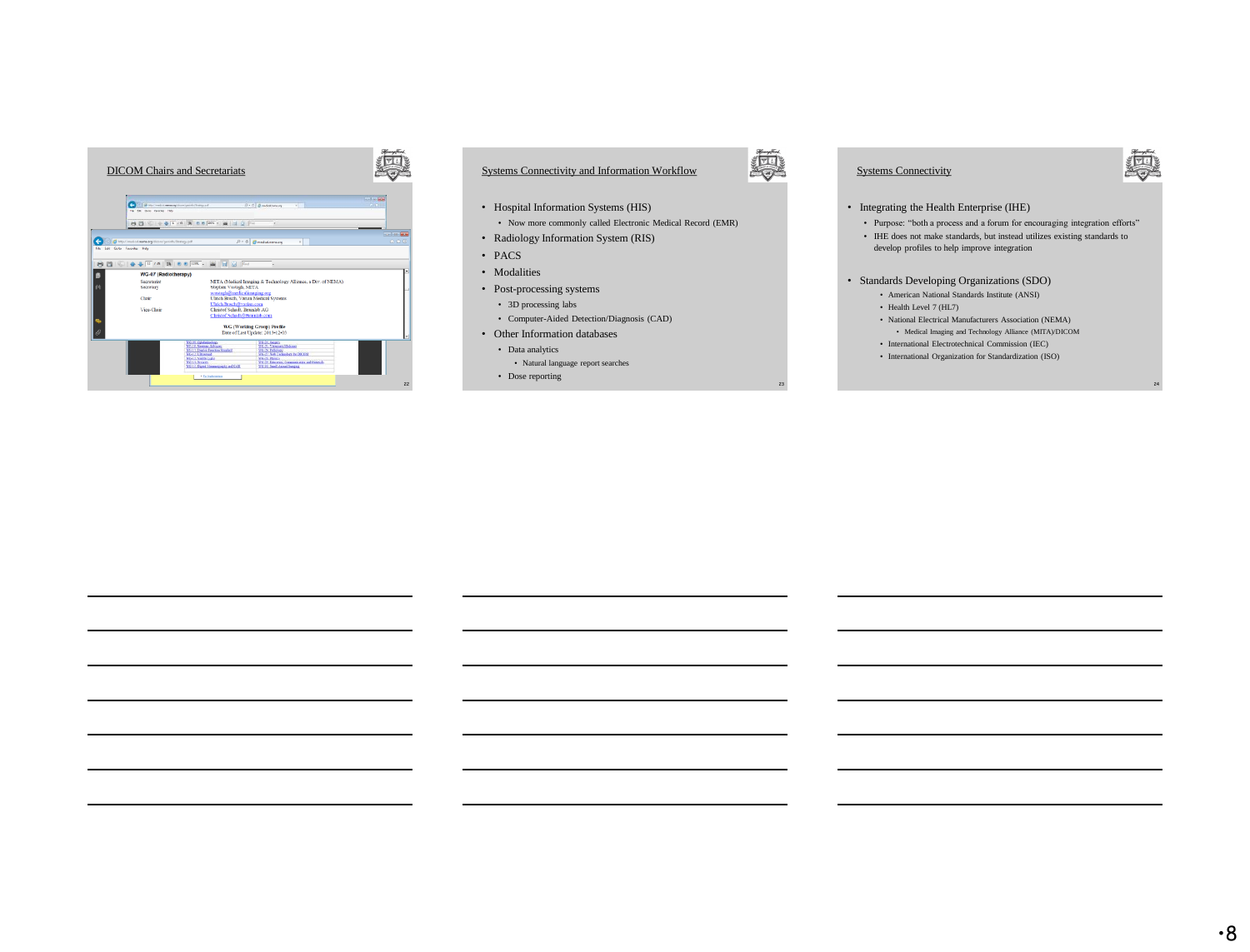#### IHE

#### • 638 member organizations from around the world

- 66 Healthcare Professional Associations
- 8 Standards Organizations
- 4 Health Information Exchanges
- 22 Healthcare Provider Organizations
- 37 Healthcare Education and Research Organizations
- 9 Trade Associations
- 386 Healthcare IT and Consulting Companies

# IHE Domains

25

奧

- Organized by clinical and operational domains
- Domains identify integration and information sharing priorities and develop consensus/standards-based solutions to address these issues

#### 12 Active Domains:

- Anatomic Pathology
- Cardiology • Dental
- Eye Care
- IT Infrastructure
- Laboratory
- Patient Care Coordination

奧

26

• Patient Care Devices • Pharmacy • Quality, Research and Public Health • Radiation Oncology • Radiology

# IHE Profiles

- Describe specific solutions to integration problems
	- A profile documents how standards will be used by each system • Each system is called an "Actor"
	- IHE Actors are responsible for producing, managing and/or acting on information in the context of an IHE Profile
	- For convenient reference, each Profile has a short acronym name • e.g. [**REM]** for Radiation Exposure Monitoring

27

奧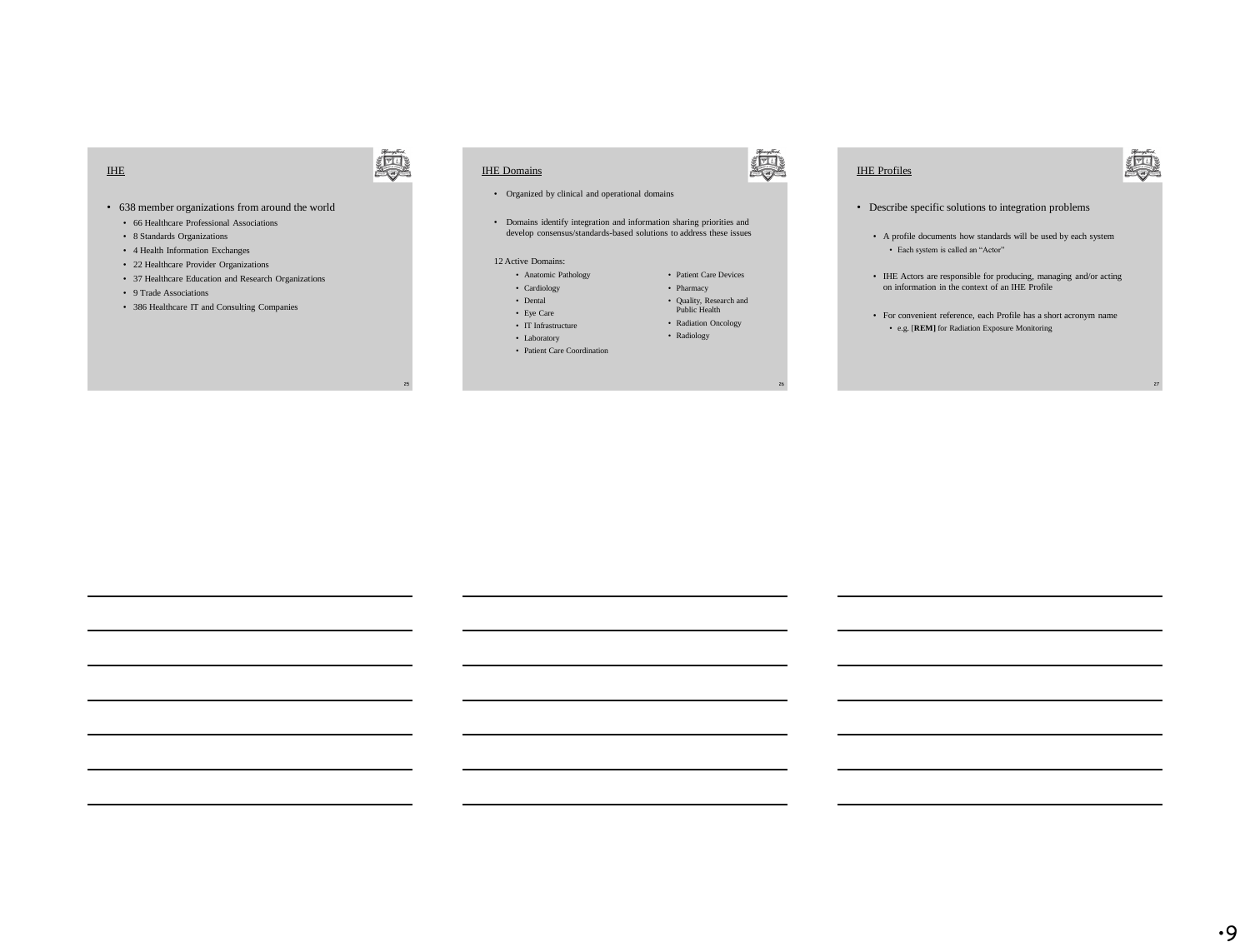# [REM] Radiation Exposure Monitoring



28

- Facilitates the collection and distribution of information about estimated radiation exposure resulting from imaging procedures
- Utilizes the DICOM Radiation Dose Structured Report (RDSR)



# REM is intended to facilitate the following:

- View estimated dose a patient (or particular organs) received for a certain exam
- Determine if the estimated dose for a given procedure, system or physician regularly exceeds some reference level • Potential to trigger an "outlier" requiring further investigation
- Compute population "dose summary"
	- for a specific exam in a certain hospital or region
	- for a certain pathology or indication
- Compare exam-specific "dose summaries" against other sites/regions • Dose Registry

29

真

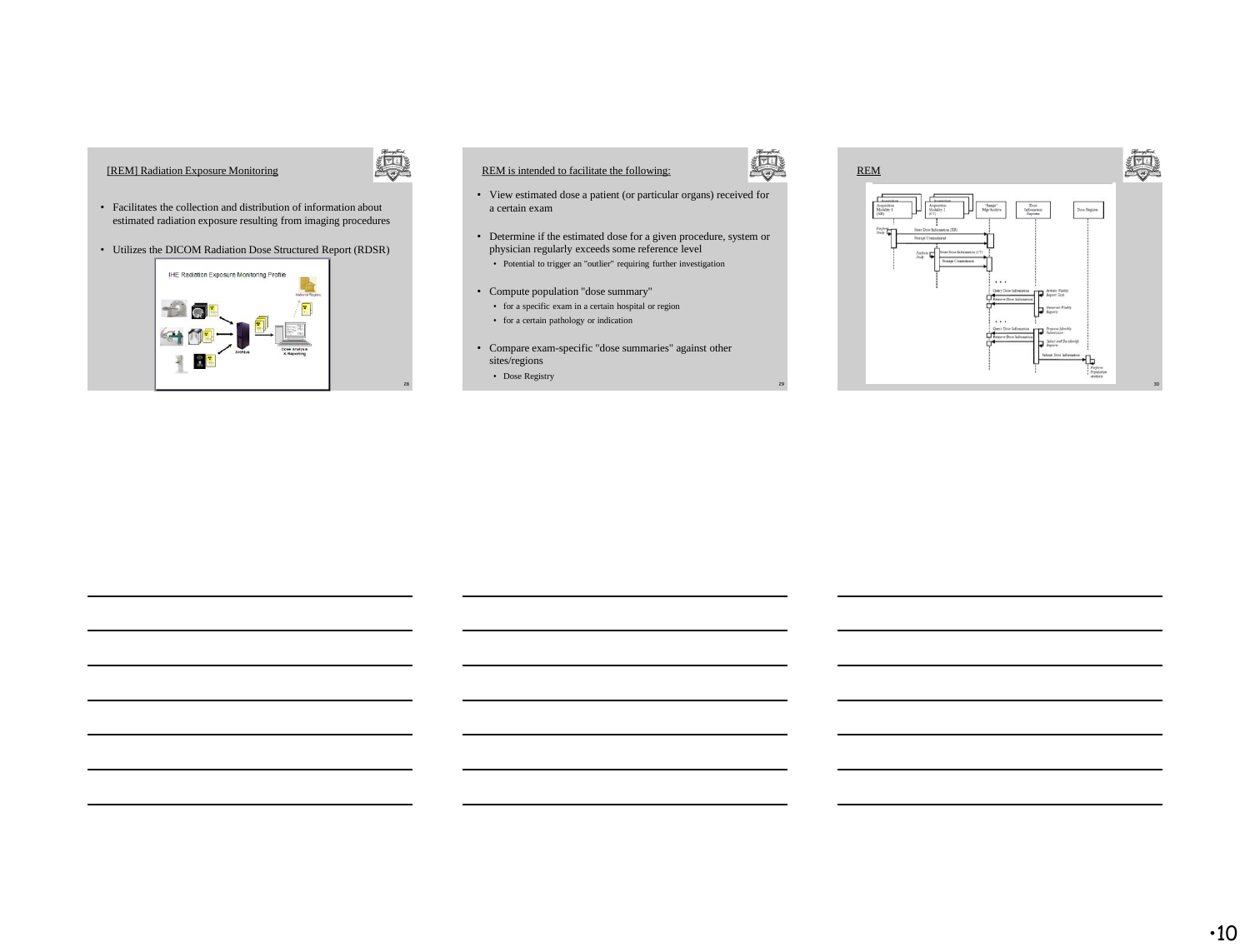# Information Workflow



31

#### • Lexicons

- International Classification of Diseases (ICD)
	- Health Insurance Portability and Accountability Act (HIPAA) transaction code set for diagnosis coding
	- Physicians use Volumes 1 and 2 only to assign diagnosis codes
	- In US currently using 9th ed, 10th ed implemented in 2015 or …
- Current Procedure Terminology (CPT)
	- Published by American Medical Association to report medical and surgical procedures and physician service codes
		- Used instead of Volume 3 of the ICD
		- Linked to billing
- Systematized Nomenclature of Medicine Clinical Terms (SNOMED-CT)

# RADLEX

**RSNA** Informatics

**FID129 CT CHST** 

CT CH

ung ex

ung cer

**CECHERY CH** 

**DIRECTED** 

- Unified language of radiology terms
- RadLex Playbook provides orderables and procedure step codes/names

**ANCE LUNG RIDES** 

CT CHEST CURRANCE LONG DRAFFAASE

# - Suggest a



32

# IHE Validation

- Connectathon • Held annually in Asia, Europe and North America
	- systems exchange information with complementary systems from multiple vendors, performing all of the transactions

#### • Testing Tools

- Software tools to facilitate testing and implementation of IHE Integration Profiles in healthcare information technology systems
- Available for download and licensed by their developers for *free* use

33

尊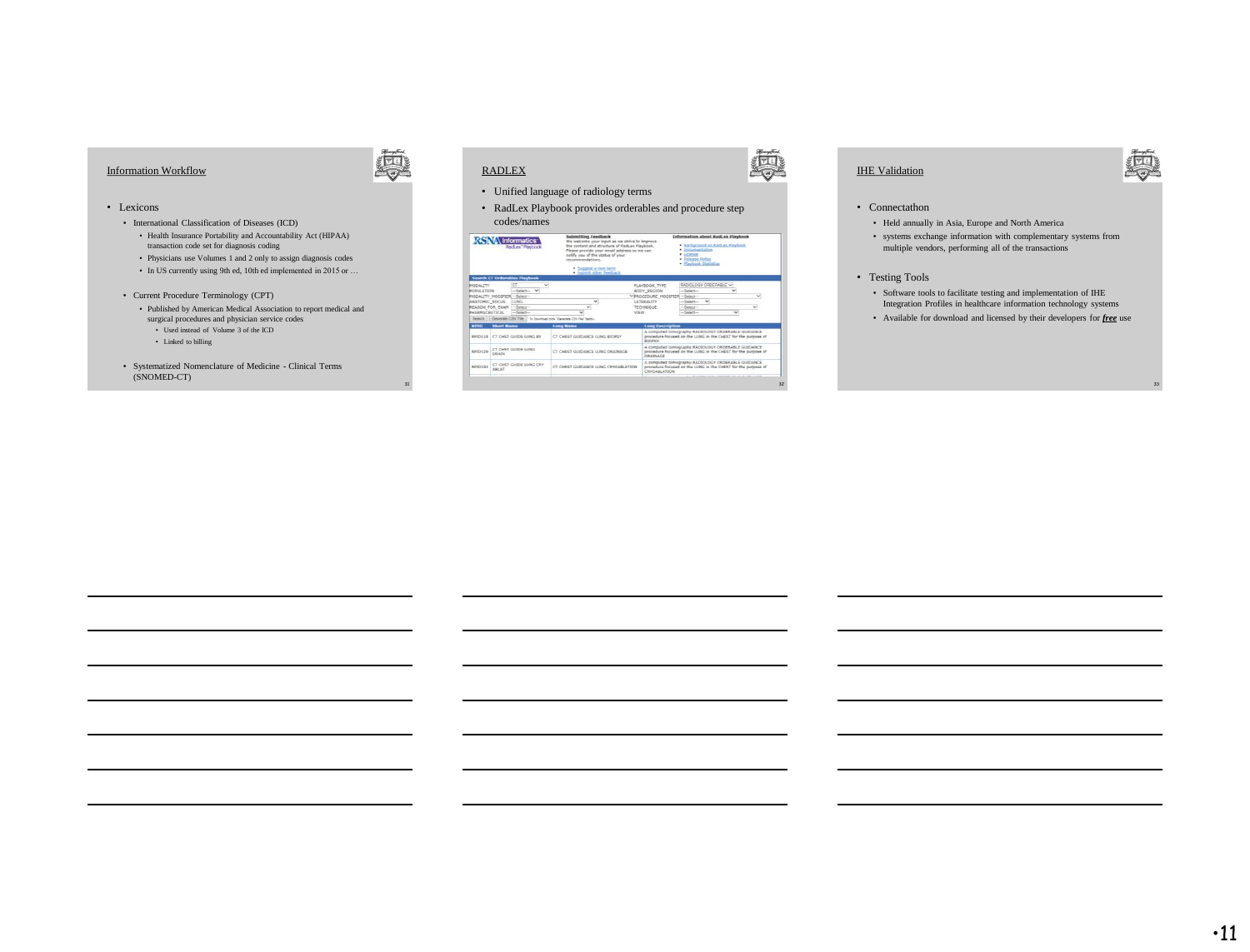



# Verify Functionality



36

#### • Fault Tolerance

• What happens when a component of the system goes down  $\bullet~$  Is there a vendor-suggested strategy for component failure?

- Correction Workflow
	- Incorrect manual entries
	- Mismatched studies
- Network Performance
	- Required bandwidth
	- Network reliability